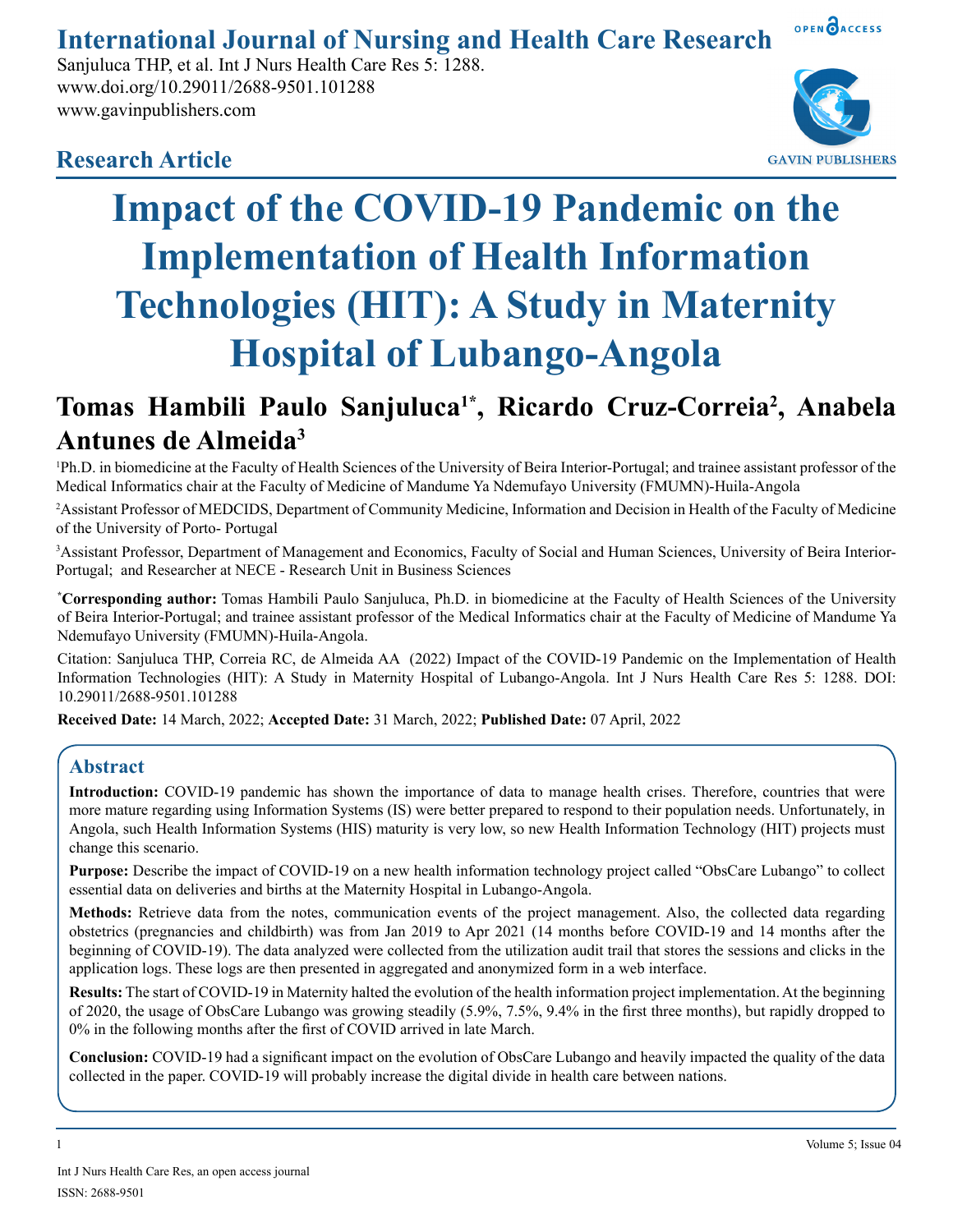**Keywords:** Project; Obstetric data record; Computerized health information systems

# **Introduction**

COVID-19 Pandemic in Angola was confirmed on the 21st of March 2020, forcing the Angolan government to declare a state of emergency in Angola on the 27th of March 2020 under the Presidential Decree No. 81/20 of the 25th of March. After that, state public calamity, decreed by the President of Republic through Presidential Decree No. 142/20, of the 25th of May, came into force, with new public and private services for the prevention of COVID-19, which prevails until this moment. Since the first case of COVID-19 was reported, Angolans had to consent to enormous sacrifices. They were subject to significant restrictions in their lives, resulting from the government's measures [1,2].

COVID-19 pandemic has shown the importance of data to manage health crises. Therefore, countries that were more mature regarding using Information Systems (IS) were better prepared to respond to their population needs [3]. Unfortunately, in Angola, such Health Information Systems (HIS) maturity is very low, so new projects must change this scenario [4].

At the beginning of the COVID-19 pandemic, the World Health Organization (WHO) included Angola among the least prepared countries to face the new coronavirus [5-7]. Before COVID-19 in general, the HIS in Angola needed urgent reinforcement and improvement measures to function efficiently because the existing had significant weaknesses that hindered monitoring implementation and evaluating results, assessing the quality of services, and monitoring professionals' performance according to COVID-19 pandemic has shown the importance of data to manage health crises. Therefore, countries that were more mature regarding using Information Systems (IS) were better prepared to respond to their population needs [3]. Unfortunately, in Angola, such Health Information Systems (HIS) maturity is very low, so new projects must change this scenario [4].

At the beginning of the COVID-19 pandemic, the World Health Organization (WHO) included Angola among the least prepared countries to face the new coronavirus [5-7]. Before COVID-19 in general, the HIS in Angola needed urgent reinforcement and improvement measures to function efficiently because the existing had significant weaknesses that hindered monitoring implementation and evaluating results, assessing the quality of services, and monitoring professionals' performance according to international parameters and standards [8].

Predictably, it may be much more dramatic, the impact of the pandemic in addition to South Asia, in other countries, such as Africans with fewer resources where hospitals are close to collapse, with a lack of beds and oxygen, the number of changes

increases significantly, and vaccines lack. For example, statistical health data show that malaria is one of the leading health problems in Angola. There is evidence that deaths from malaria in a quarter are higher than deaths from COVID-19 over a year [9].

The use of Computerized Health Information Systems (CHIS) influences the quality of health service provision. Initiatives for implementing these electronic systems in health have been taking place internationally, improving health services, quality, and efficiency in inpatient care and scientific research. Countries with reputations of leaders in the reform of health services, creation and adoption of CHIS, such as England, Denmark, Switzerland, United States, Canada, Australia, New Zealand, Portugal, are examples of some countries that make considerable investments in the implementation of these systems [10].

Being an innovation for many developing countries, implementing successful new Information Technology (IT) applications has lessened skepticism about these approaches, overcoming uncertainties and driving their implementation. Nevertheless, the real concerns and many resistances remain, but investments to support the implementation of CHIS in developing countries must be balanced with resources available for other health needs [11-13].

Data reliability was an issue discussed in almost all countries at the beginning of the pandemic. The COVID-19 pandemic forced health managers to reorganize their work routines. HIS must be flexible, prepared for the changes within health services, with or without pandemic crises. This pandemic came to demand from managers and health professionals the use of information technologies. However, because of all the shortcomings affecting HIS of developing countries, in this phase of the COVID-19 pandemic, we cannot rule out the hypothesis that there is an increase in underreporting or even a lack of local clinical, epidemiological records. A situation that should be less impactful if health institutions had to use CHIS [14].

Unfortunately, many health professionals and hospital support staff at this Maternity hospital of Lubango (the place of implement a project) tested positive for COVID-19. Therefore, prevention measures had to be made in this health institution, like closing some services, suspension of all administrative activities, or the technicians being forced to be in confinement because of the COVID risk.

In this phase of the pandemic, technological solutions reduce the number of people in healthcare spaces and provide quick and easy access to services and patient information. The pandemic of COVID-19 is a milestone in the technological revolution in the health sector. It imposed the need for new strategies and adaptation of services to act in the face of social distance such as connected initiatives, service communication, innovations of health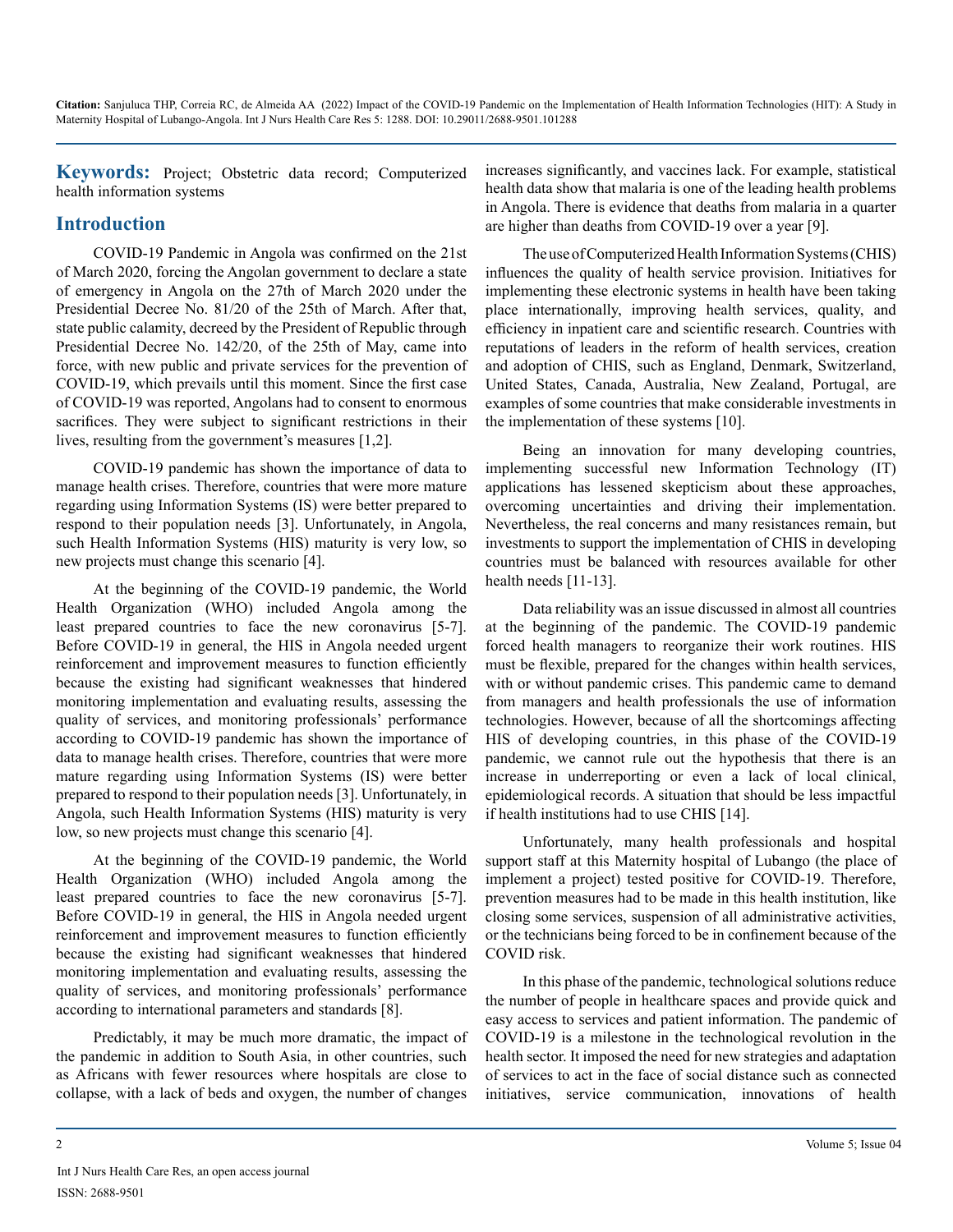communications and telemedicine, performance in assistance, communication, and training of health professionals [15].

Information and Communication Technology (ICT) has and will continue to play an essential role in managing the data to improve patient care in daily clinical services [16]. Moreover, together with engineering strategies, ICT provides an excellent opportunity to enhance the design of hospital care [17,18].

Despite its importance, most of the Information Systems (IS) in hospitals in Angola are not computerized (traditional paper system). Therefore, the user does not have a unique identification, i.e., every time they go to the health services, they are always considered a new patient. The management of clinical information is essential because it can only achieve accurate decisions and better health indicators with the construction and use of data. Without an effective health information system, it isn't easy to achieve proper hospital management, adequate research, or even better problem-based health training [19,20].

Several authors suggest that hospital managers should make much more effort to develop a strategy and policy on HIT deployment so that the hospital improves information management and decision-making processes and the quality of health services [21].

Based on the problems of the information system at the level of hospitals in Angola, the Faculty of Health Sciences at the University of Beira Inferior, in the context of a Ph.D. in Biomedicine, approved a research project on technologies and information systems in health and hospital management, which aimed to transfer technological innovations to solve the problems of the information system in an academic hospital, mother-child, in the sanitary region of southern Angola (Lubango city).

The technological innovation process at the maternity hospital in Lubango-Angola denominated "ObsCare-Lubango" consists of adopting a computerized hospital information system. Before implementing this project, we performed a pre-evaluation to identify the barriers and opportunities. Naturally, we did not foresee the pandemic state and its implications. Because of this unpredictable situation with the emergence of COVID-19, we are obliged to assess the execution of the project. To guide our study, we asked the following research question: What was the impact of this unforeseen COVID-19 on implementing a new computerized hospital information system in Angola?

The present study aims to describe the impact of COVID-19 in implementing the new computerized hospital information system project "ObsCare Lubango" at the maternity in Huila-Angola hospital.

#### **Materials and Methods**

#### **Design study**

The design study is based on qualitative research principles. It is a case study that measures the impact of COVID-19 in implementing a computerized hospital information system" ObsCare-Lubango" in a single hospital [22]. In the first phase, the "ObsCare-Lubango" project is implemented in this hospital, in admission services medical archives and statistics.

#### **Data collection**

The first phase was the collection of data regarding the hospital context and the Obscare-Lubango project. This is relevant to understand better what happened when the pandemic state got to Angola and the impact of such a project.

The second phase was to measure the impact of COVID-19 in the implementation of the project. We selected as study variables: the number of deliveries performed, the number of records introduced in the ObsCare-Lubango application, the time of use of the same application, births, and maternal deaths converted before and during a pandemic.

The data analyzed were collected from the utilization audit trail that stores the sessions and clicks in the application logs. These logs are then presented in aggregated and anonymized form in a web interface.

#### **Application design and features**

This technological solution is called "ObsCare-Lubango," which is fundamentally an electronic clinical record system, which fully supports the gynecological and obstetric practice. Whose design or development of the prototype based on an adaptation of an application developed by a team of researchers from the Center for Research in Technology and Health Information Systems of the Faculty of Medicine of the University of Porto, called ObsCare, which is industrial property of Virtual Care-Systems for life (VC), a spin-off of the University of Porto.

This application is essentially an electronic clinical record system, which provides complete support for the gynecological and obstetric practice. The reason for our decision to adopt this application for the Maternity hospital of Lubango, which includes care in these areas. The results of the effectiveness in the collection and analysis of obstetric information demonstrated in eleven institutions of the regional health administration of northern Portugal that already use it, such as the University Hospital of Porto "São João," which has been using the same application for more than twenty years ago reinforced our choice to adopt this application.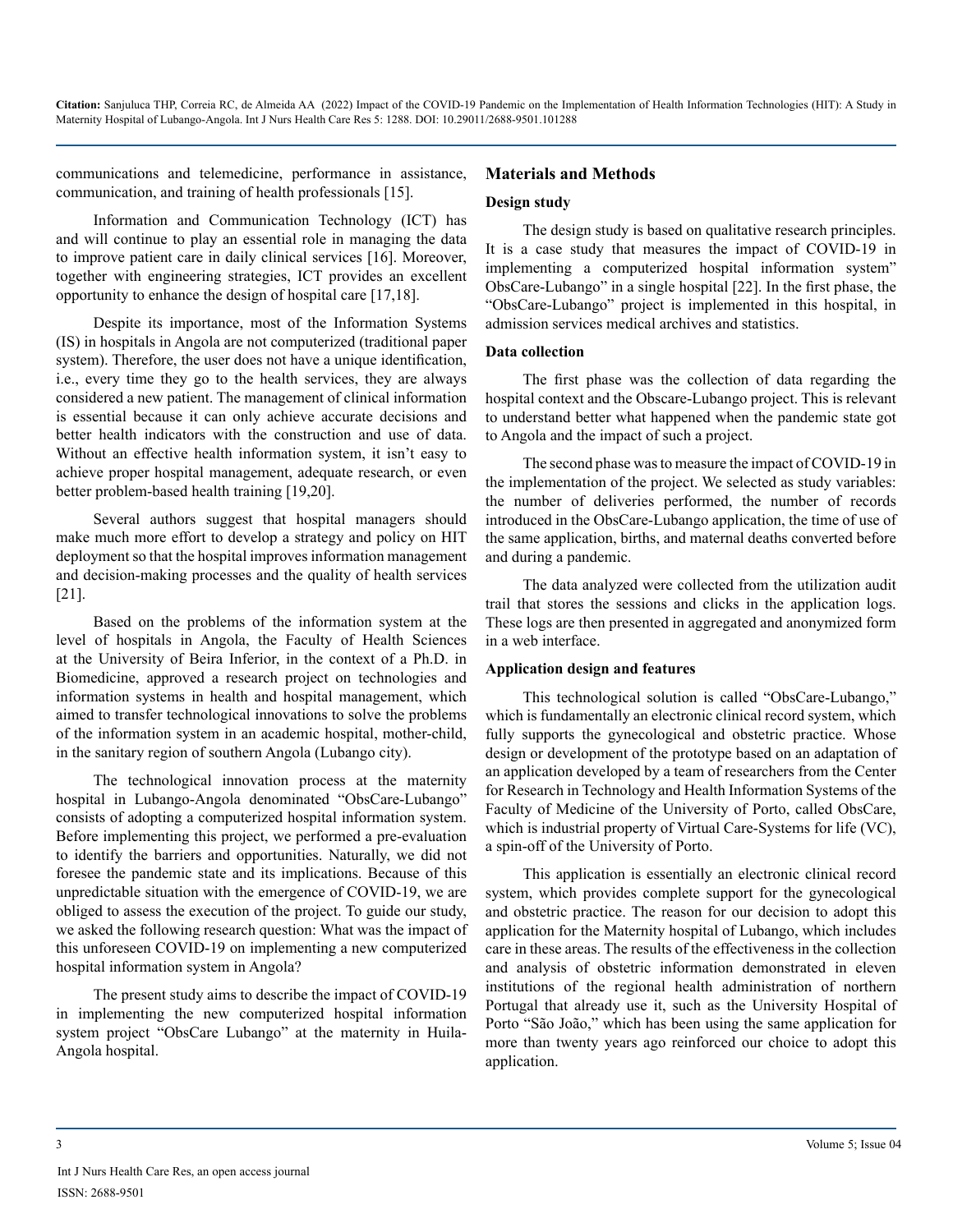ObsCare-Lubango has specifically as characteristics of insertion/ survey and analysis of obstetric data, namely: Hospitalizations (Admission and Discharges) and births (Birth data, Births, Abortion Records, Instrumented deliveries, suction cups, and forceps and cesarean sections), and generate reports of 142 maternal and neonatal health indicators of this institution, through the menus of characteristics of this technological application, it is possible to assess the degree of use of the same ObsCare-Lubango application..

#### **Data analysis**

This study analyses data from the hospital's information system, 28 months divided into two periods: before COVID-19 (January 2019 to February 2020) and after the emergence of COVID-19 in Angola (March 2020 to April 2021). Totaling twenty-eight months from January 2019 to April 2021 (14 months before COVID-19 and 14 months after COVID-19 started).

We divided them into two periods before and after the COVID-19 pandemics to better analyze the results. We categorized the collected data into eight variables, which we will describe each of them in detail below:

**Months/Year:** Represents the months of each year in the periods under analysis.

**Performed deliveries:** Represents the number of deliveries that occurred in each month during the years of the period under analysis.

**Clinical records introduced in the application:** Represents the number of clinical records data introduced in the application ObsCare\_Lubango births in each month of the years of the period in analysis.

**%Variation (clinical records introduced in the application/ deliveries performed):** Represents the percentage of the amount of data of clinical records Introduced in the application ObsCare\_ Lubango with the number of deliveries in each month of the years of the period in analysis.

**Days of the month:** Represents the days corresponding to each month of the years of the period under analysis.

**Days of using the application ObsCare-Lubango:** Represents the days that in each month of the years of the period under analysis, the ObsCare-Lubango application was used (for data introduction).

**% Variation (days of using of the application/days of the month):** Represents the percentage of the number of days used to introduce data in the application ObsCare\_Lubango with the number of days corresponding to each month of the years of the period under analysis.

**The number of maternal deaths:** Represents the number of maternal deaths that occurred in each month of the years of the period under analysis.

The data collected aimed to obtain information, thinking about the impact that COVID-19 had on the project in execution, of implementing an electronic hospital information system, which is to justify the need to readjust the tasks and schedule of the project. Therefore, using Excel as a data treatment tool, the collected data were subject to interpretation and descriptive analysis using graphs and frequency tables to describe the variables under study.

#### **Results**

#### **Healthcare context**

The hospital has a capacity of 180 beds, with the main strengths of gynecology, obstetrics, and neonatal services, which, in addition to assistance, support tasks in three domains: teaching, research, and school. ObsCare-Lubango project has been implemented since the 1st of November 2019 at the admissions Service's medical archives and statistics of the maternity hospital. It is a public hospital and has existed for more than twenty years. This project is the first of its kind (electronic clinical information management) at this institution. The collected data were from January to April 2021.

#### **Implementation Obscare-Lubango project**

Specifically, to have a perception of the use of the "ObsCare Lubango" application and the impact that COVID-19 had on this project in execution, it took as a starting point to consider two dates: the 1st of November 2019, data indicative of the beginning of the phase of implementation of the project in the AAMSS, of the maternity hospital and the 20th of March, 2020, is the date of notification of the first case of COVID-19 in Angola. Therefore, we are considering a total of eighteen months to evaluate the "ObsCare-Lubango" application (November 2019 to April 2021). Thus, the period before COVID-19 in Angola is four months (November 2019 to February 2020), and the period after COVID-19 in Angola is 14 months (March 2020 to April 2021).

This period in the analysis compared the variables clinical processes recorded in ObsCare-Lubango and the days of use of the same application in each period.

Results in Figure 1 show that the use of the application in each month, from the observation period in the implementation phase (November 2019 to April 2021), has always been less than 15 days. During this period under analysis, 63 days were used, out of 547 days, for disclosure for the use of the application. Assuming that they should use the application every day, during the eighteen months, they used the ObsCare-Lubango application in the order of 11.5% of the total days completed for use.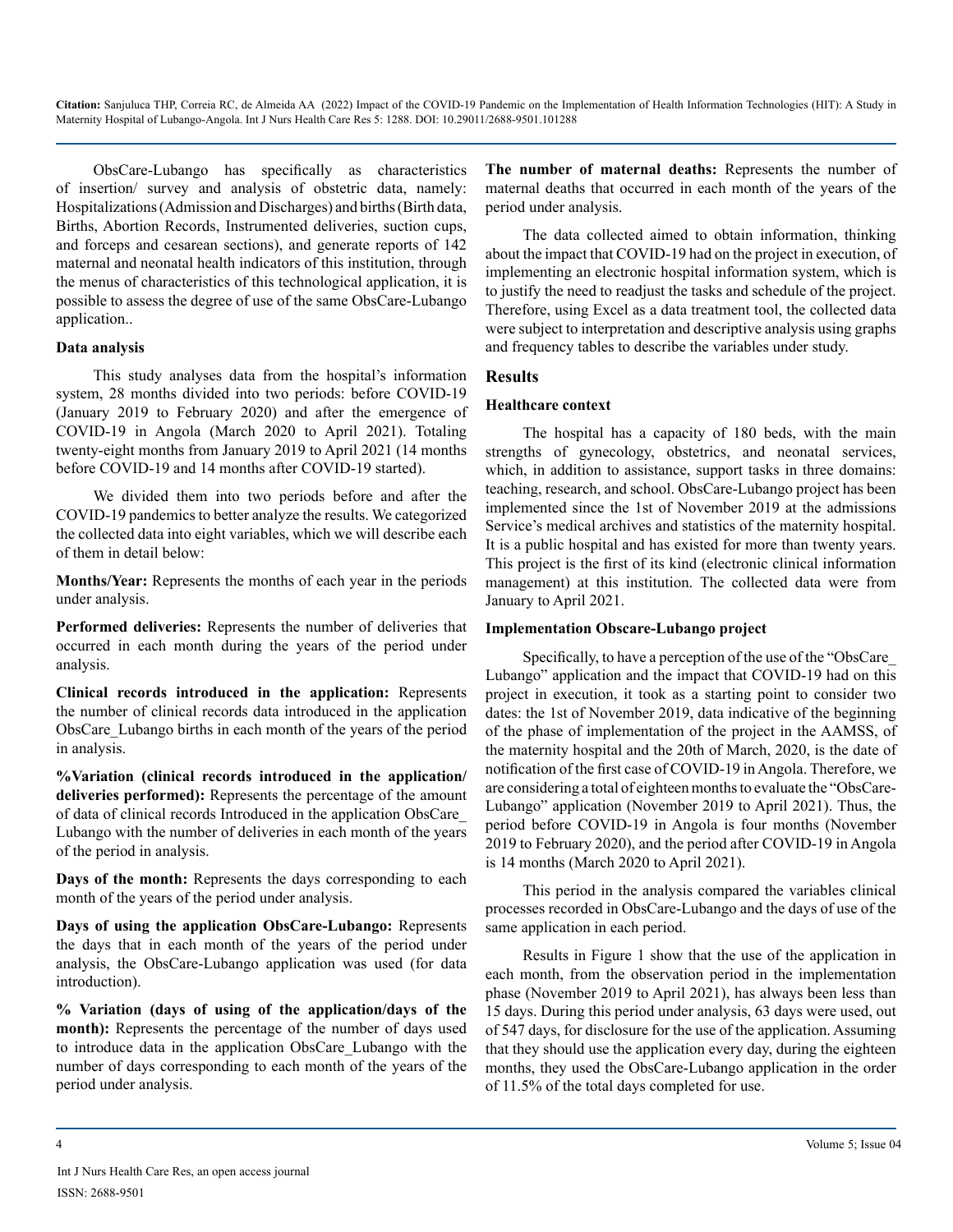

Source: Hospital Information System and ObsCare-Lubango Application data April 2021

**Figure 1:** Comparison of the days of use of the "ObsCare-Lubango" application and clinical processes introduced in the same application\_November 2019-April 2021

#### **Impact of COVID in Obscare-Lubango project**

We can observe (Figure 1) that in the period from November 2019 to March 2020 (the period before COVID-19), there was an upward trend, both for the number of records entered in ObsCare-Lubango as well as the days of use of the application. Checks for a sudden drop from April to October 2020.Whereas in a normal situation of a data insertion process of deliveries; we should assume that the number of deliveries performed must correspond to the number of clinical records entering the application in an electronic hospital information system.

The findings in Table 1 offers us, in a more illustrative way, information to evaluate the use of the ObsCare-Lubango application before and during this phase of the COVID-19 pandemic, they show that in the comparison between the variable number of performed deliveries and the information of medical records introduced, in the ObsCare-Lubango., the percentage of variation is low (1.3%). This means that out of 16,673 clinical records of deliveries performed during the observation period of the implementation phase (November 2019 to April 2021), entered only 351 records into ObsCare-Lubango, which implies that did not enter 98.7% of clinical records of deliveries performed into ObsCare-Lubango. Ideally, the number of clinical processes of deliveries performed should equal the number of records entered in ObsCare-Lubango.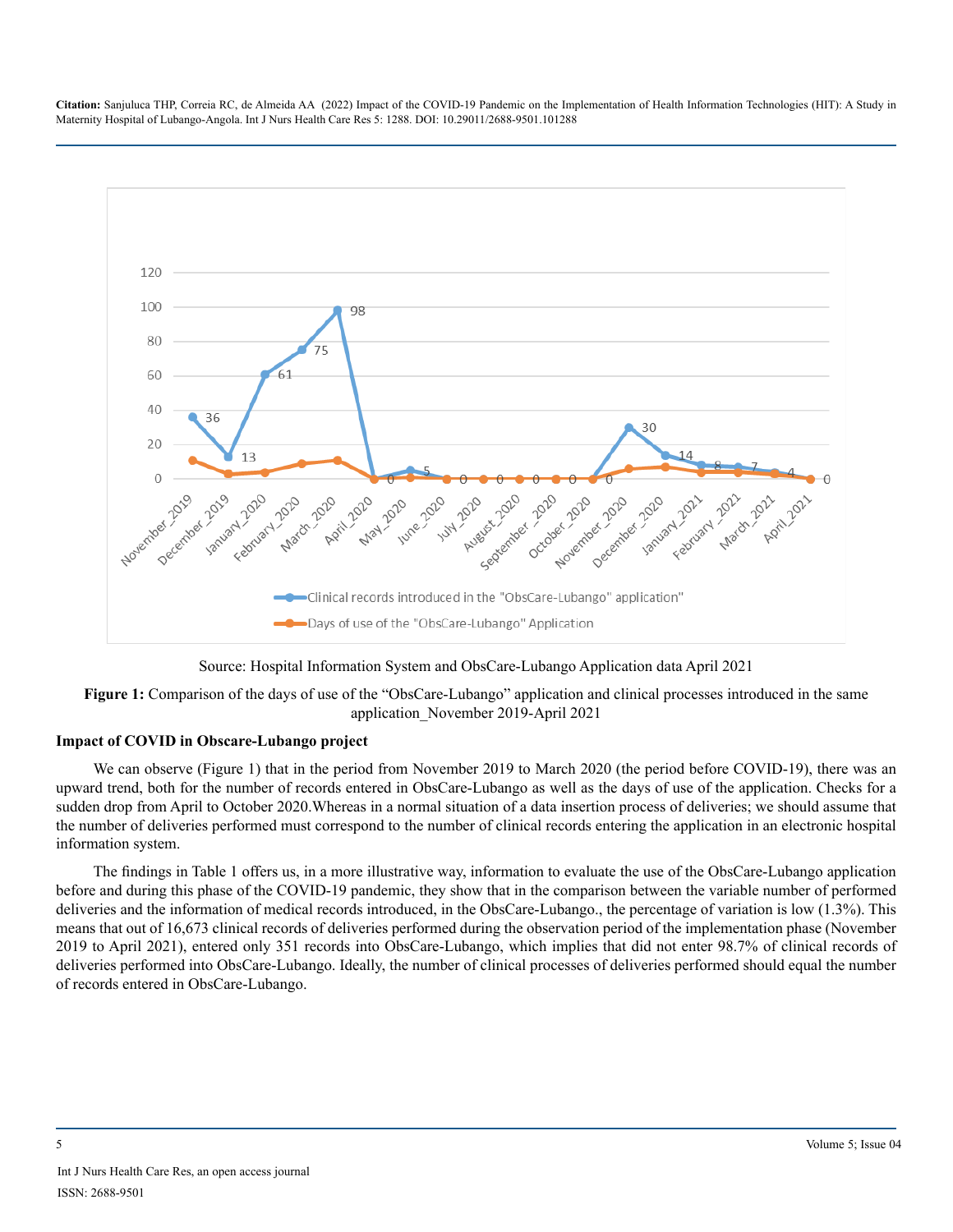| Period                    | <b>Months</b> | Year  | Performed<br>deliveries | Clinical<br>records<br>introduced in<br>the ObsCare-<br>Lubango. | %Variation<br>(Clinical<br>records<br>introduced in<br>the ObsCare-<br>Lubango /<br><b>Deliveries</b><br>performed) | Days<br>of the<br>Month | Days of<br>using<br>the<br>ObsCare-<br>Lubango | % Variation<br>(Days of<br>using of the<br>ObsCare-<br>Lubango /<br>Days of the<br>month) | <b>Number</b><br>of<br>maternal<br>deaths |
|---------------------------|---------------|-------|-------------------------|------------------------------------------------------------------|---------------------------------------------------------------------------------------------------------------------|-------------------------|------------------------------------------------|-------------------------------------------------------------------------------------------|-------------------------------------------|
| Period Before<br>COVID-19 | January       | 2019  | 938                     |                                                                  |                                                                                                                     |                         |                                                |                                                                                           | $\tau$                                    |
|                           | February      | 2019  | 850                     |                                                                  |                                                                                                                     |                         |                                                |                                                                                           | 9                                         |
|                           | March         | 2019  | 977                     |                                                                  |                                                                                                                     |                         |                                                |                                                                                           | 6                                         |
|                           | April         | 2019  | 896                     |                                                                  |                                                                                                                     |                         |                                                |                                                                                           | 5                                         |
|                           | May           | 2019  | 1043                    |                                                                  |                                                                                                                     |                         |                                                |                                                                                           | 19                                        |
|                           | June          | 2019  | 987                     |                                                                  |                                                                                                                     |                         |                                                |                                                                                           | $\sqrt{6}$                                |
|                           | July          | 2019  | 1121                    |                                                                  |                                                                                                                     |                         |                                                |                                                                                           | 15                                        |
|                           | August        | 2019  | 1071                    |                                                                  |                                                                                                                     |                         |                                                |                                                                                           | $\,8\,$                                   |
|                           | September     | 2019  | 1136                    |                                                                  |                                                                                                                     |                         |                                                |                                                                                           | $\mathfrak{g}$                            |
|                           | October       | 2019  | 1104                    |                                                                  |                                                                                                                     |                         |                                                |                                                                                           | 17                                        |
|                           | November      | 2019  | 1057                    | 36                                                               | 3,4                                                                                                                 | 30                      | 11                                             | 36,7                                                                                      | 18                                        |
|                           | December      | 2019  | 1029                    | 13                                                               | 1,3                                                                                                                 | 31                      | $\mathfrak{Z}$                                 | 9,7                                                                                       | 10                                        |
|                           | January       | 2020  | 1029                    | 61                                                               | 5,9                                                                                                                 | 31                      | $\overline{4}$                                 | 12,9                                                                                      | $\tau$                                    |
|                           | February      | 2020  | 1001                    | 75                                                               | 7,5                                                                                                                 | 29                      | 9                                              | 31                                                                                        | 6                                         |
|                           | Sub-total     | 14239 | 185                     | 1,3                                                              | 121                                                                                                                 | 27                      | 22,3                                           | 142                                                                                       | Total                                     |
| Post period<br>$COVID-19$ | March         | 2020  | 1045                    | 98                                                               | 9,4                                                                                                                 | 31                      | 11                                             | 35,5                                                                                      | 10                                        |
|                           | April         | 2020  | 876                     | $\boldsymbol{0}$                                                 | $\boldsymbol{0}$                                                                                                    | 30                      | $\boldsymbol{0}$                               | $\boldsymbol{0}$                                                                          | $\,8\,$                                   |
|                           | May           | 2020  | 1006                    | 5                                                                | 0,5                                                                                                                 | 31                      | $\mathbf{1}$                                   | 3,2                                                                                       | 5                                         |
|                           | June          | 2020  | 1091                    | $\boldsymbol{0}$                                                 | $\boldsymbol{0}$                                                                                                    | 30                      | $\boldsymbol{0}$                               | $\boldsymbol{0}$                                                                          | 6                                         |
|                           | July          | 2020  | 1016                    | $\boldsymbol{0}$                                                 | $\boldsymbol{0}$                                                                                                    | 31                      | $\boldsymbol{0}$                               | $\boldsymbol{0}$                                                                          | 6                                         |
|                           | August        | 2020  | 983                     | $\boldsymbol{0}$                                                 | $\boldsymbol{0}$                                                                                                    | 31                      | $\boldsymbol{0}$                               | $\boldsymbol{0}$                                                                          | $\boldsymbol{7}$                          |
|                           | September     | 2020  | 961                     | $\boldsymbol{0}$                                                 | $\boldsymbol{0}$                                                                                                    | 30                      | $\boldsymbol{0}$                               | $\boldsymbol{0}$                                                                          | 9                                         |
|                           | October       | 2020  | 675                     | $\mathbf{0}$                                                     | $\mathbf{0}$                                                                                                        | 31                      | $\mathbf{0}$                                   | $\boldsymbol{0}$                                                                          | 10                                        |
|                           | November      | 2020  | 634                     | 30                                                               | 4,7                                                                                                                 | 30                      | 6                                              | 20                                                                                        | 13                                        |
|                           | December      | 2020  | 729                     | 14                                                               | 1,9                                                                                                                 | 31                      | $\overline{7}$                                 | 22,6                                                                                      | $\boldsymbol{7}$                          |
|                           | January       | 2021  | 779                     | $\,8\,$                                                          | $\mathbf{1}$                                                                                                        | 31                      | $\overline{4}$                                 | 12,9                                                                                      | $\overline{7}$                            |
|                           | February      | 2021  | 792                     | $\boldsymbol{7}$                                                 | 0,9                                                                                                                 | 28                      | $\overline{4}$                                 | 14,3                                                                                      | 5                                         |
|                           | March         | 2021  | 981                     | $\overline{4}$                                                   | 0,4                                                                                                                 | 31                      | $\mathfrak{Z}$                                 | 9,7                                                                                       | $10\,$                                    |
|                           | April         | 2021  | 989                     | $\boldsymbol{0}$                                                 | $\boldsymbol{0}$                                                                                                    | 30                      | $\mathbf{0}$                                   | $\overline{0}$                                                                            | $7\phantom{.0}$                           |
|                           | Sub-total     |       | 12557                   | 166                                                              | 1,3                                                                                                                 | 426                     | 36                                             | 8,5                                                                                       | 110                                       |
|                           | Total         |       | 26796                   | 351                                                              | 1,3                                                                                                                 | 547                     | 63                                             | 11,5                                                                                      | 252                                       |

Table 1: Evaluation of the use of the ObsCare-Lubango application, observing the number of clinical records inserted in the application until April 2021.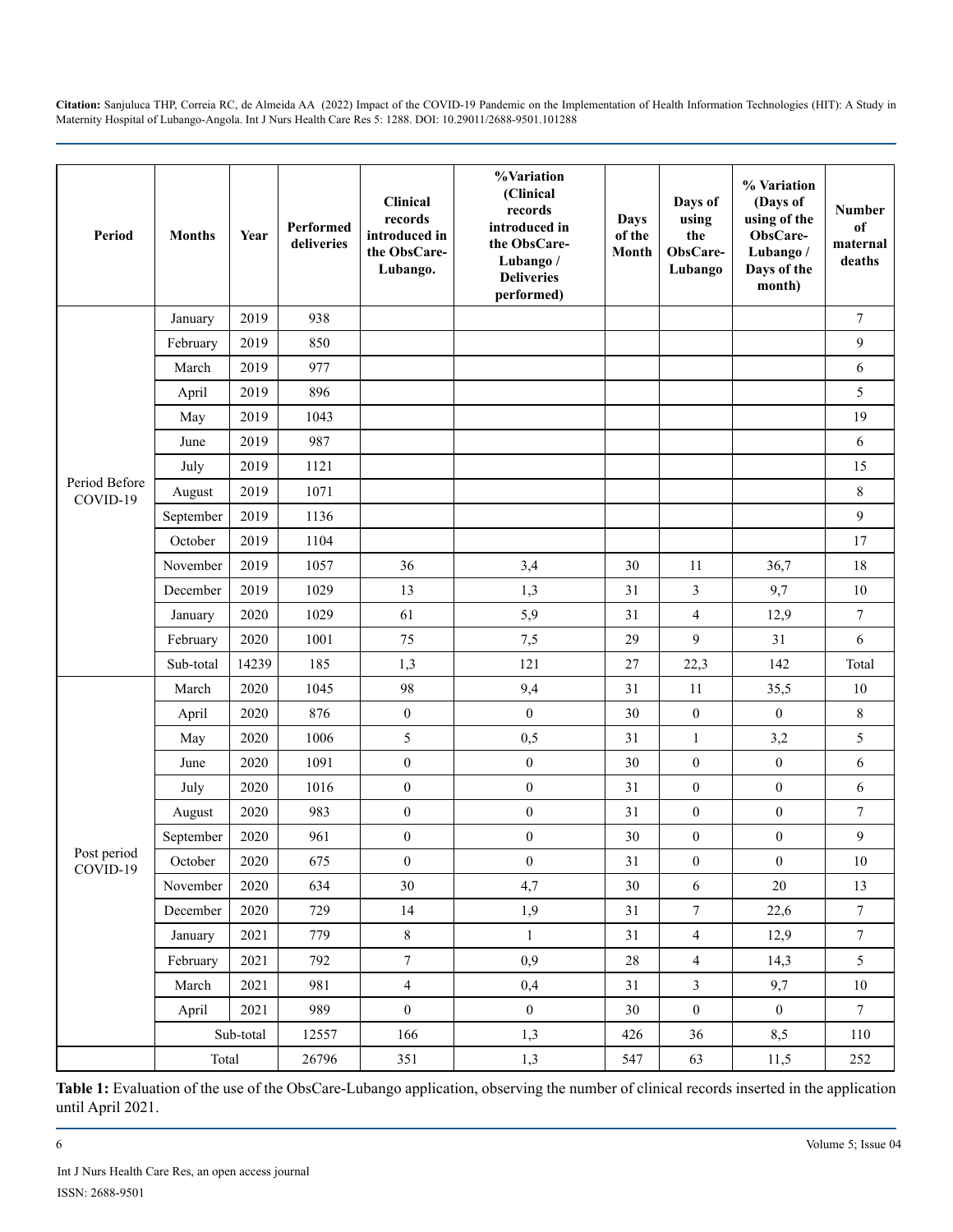Considering November 2019, the indicative data to start the implementation of the ObsCare-Lubango project, until February 2020, as the period before the confirmation of COVID-19 in Angola, it is possible to verify (Table 1) the values of the percentages of the variation (3.4; 1.3; 5.9 and 7.5), during these four months, between the number of clinical records introduced in the application and the number of deliveries performed. This variation fluctuated within the range of 1.3% to 7.5%.

Considering the period from March 2020 to April 2021 as the COVID-19 period. Comparing the percentage of variation between the number of clinical records introduced in the application and the number of parts performed in this period, the results in Table 1 demonstrate that data for fourteen months of variations ranged from 0.0 to 9.4%. There were months with deliveries but made no record in "ObsCare-Lubango."

The results visualization that three months after the implementation of the project (January February, and March 2020), the use of ObsCare Lubango was growing steadily (5.9%, 7.5%, 9.4%) but quickly fell to 0% in the following months, after the arrival of the first case of COVID-19 in Angola, at the end of March.

There was a reduction in data-performed deliveries in institutional completed deliveries of 11.8% (from 14,239, before COVID-19, to 12,557 in a period during COVID-19). The same happened with maternal deaths, which decreased by 22.5% (from 142 in the period before COVID-19 to 110 during COVID-19).

#### **Discussion**

There was a worldwide trend towards health innovations driven by the pandemic. Results of studies demonstrated that despite the consequences of this pandemic of COVID-19, there were many opportunities to implement digital technologies in health. Since the arrival of the COVID-19 pandemic, initiatives linked to technological innovations to digitize health and telemedicine services identify themselves at the level of several countries in the world [23].

Our results show a different reality. The results indicate that the implementation of ObsCare Lubango experienced two distinct moments: a first moment (January, February, and March 2020) of growth in the number of data insertions in the first three months after the implementation of the project, and a second moment (April 2020 to April 2021) of a drastic reduction, having months without inserting any data in the application. This second moment occurs after the notification of the first case of COVID-19 in Angola at the end of March. Here there is evidence that COVID-19 had a significant impact on the evolution of ObsCare Lubango. As a result, the execution of the project has a very worrying (negative) trajectory. It reached zero, which means there was

a shallow frequency of using the application or even no use in several months.

In a fully operational scenario, the "ObsCare-Lubango" should be used every day. However, the results (Graphic 1) show that they did not use it 80% of the days. These findings reinforce the idea that developing country governments, specifically health sector managers, cannot take advantage of information technologies in the health sector during emergency public health events, such as the Ebola crisis, cholera, typhoid, and now COVID-19 [24].

Failure to use the "ObsCare-Lubango" application in COVID-19 is an indicator of the vulnerability of the information system at the level of this hospital. Their health information systems (paper or electronic) should not stop working when pandemic crises arise. On the contrary, in these moments, they are even more necessary to provide information to support clinical and administrative procedures.

The results of Table 1 show that there is a big difference between the number of clinical records introduced in the application concerning the number of existing clinical processes (number of parts performed), which means that few or almost none are introduced into the clinical system record of deliveries performed. These results raise many questions, will all births be accounted for. Have all the birth registration processes been completed and forwarded to the admission, filing, and medical statistics section? One of the causes of underreporting clinical or epidemiological data has been the lack of filling out the forms or forwarding the same processing areas.

Our study shows that COVID-19 and the impact on the evolution of ObsCare Lubango also had a substantial effect on the information flow and the quality of the data collected on paper in this hospital. Thus, the COVID-19 is likely to increase the digital divide in healthcare among nations, especially in developing countries [25,26].

Our study shows that during COVID-19, there was a reduction in institutional deliveries and maternal deaths. Given these results, many questions arise: are we facing a situation of record registration or little demand for services? Should likely has been further reduced the impact of COVID-19 in the indicators, coverage of prenatal care services, utilization rate, limited access to health services, and a decrease in the number of institutional deliveries and births [27]. Other studies show that the direct and indirect consequences of pandemic COVID-19 on maternal health are interlinked. Its impact on reproductive and perinatal health is directly through infection itself and indirectly due to changes in health care, social policy, or social and economic circumstances [28].

Findings in studies emphasized that with the progress of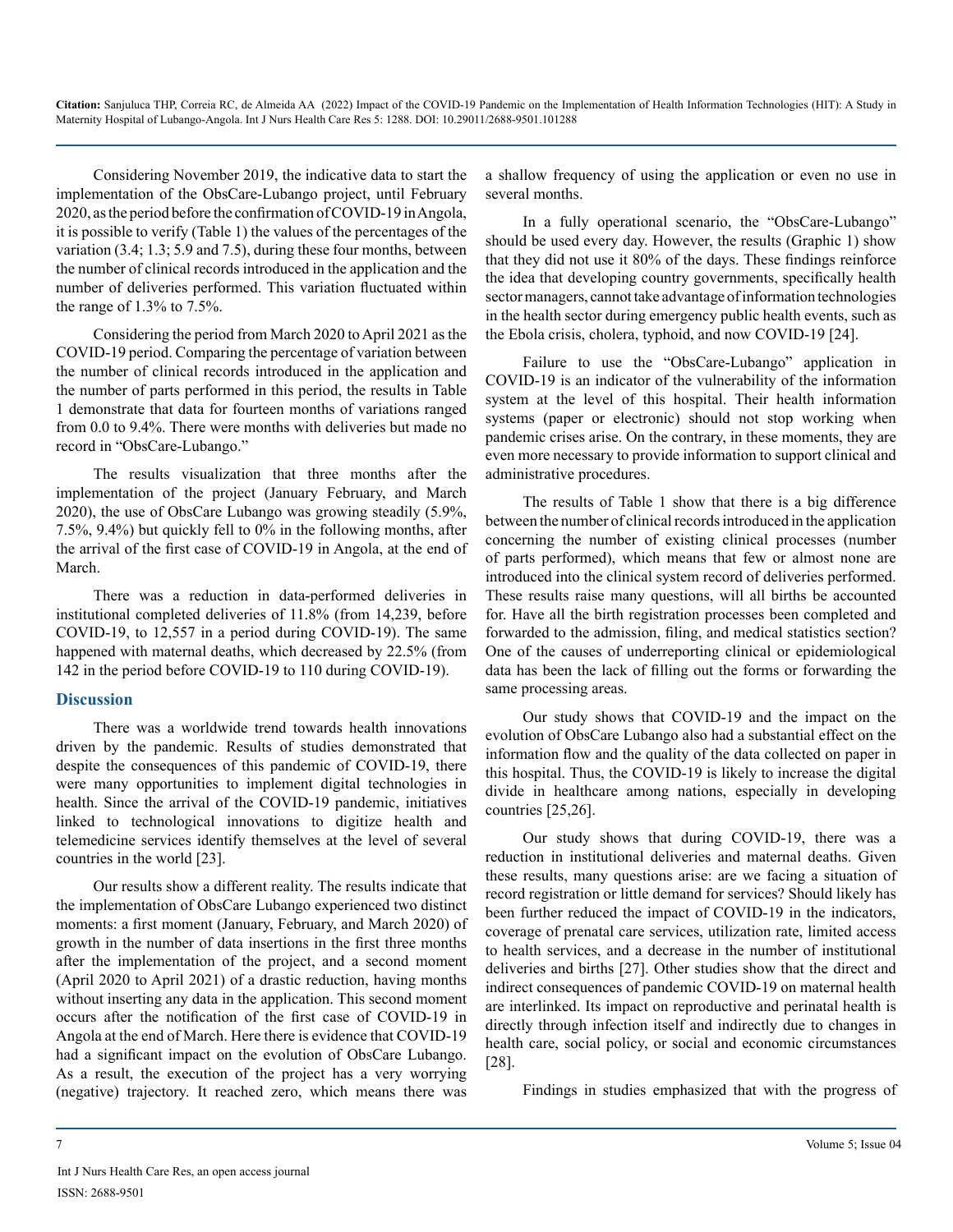the disease, the maternal mortality rate by COVID-19 increased. This rate may be even higher due to underreporting, difficulties in carrying out laboratory tests, and possible false-negative results depending on the health policies adopted in each region or country. In Angola, preventive measures against COVID-19, which in addition to being beneficial in reducing the emergence of new cases, had other repercussions that were not very positive for Angolans who had to consent to enormous sacrifices and limited access to health services [29,30].

These results can assist in discussing the enhancement and contours to bottlenecks (unforeseen) in the implementation of Health Information Technology (HIT) projects. In addition, our study added reports a particular experience that cannot ignore for similar projects. Let us see that:

- During the pandemic of COVID-19, the implementation of new electronic information systems in hospitals not related to COVID-19 was very difficult. In addition, the lack of resources during COVID leads to a re-prioritization of projects, which may increase the digital gap between hospitals of developing and developed countries.
- The stress on providing healthcare during the COVID pandemic also decreases the time left to record clinical data. This effect will probably have a significant impact in the years to come, and it may be challenging to normalize healthcare.

# **Limitations**

This study, taking into account the current pandemic situation and the reality of the study, was limited to analysing the data from the "ObsCare Lubango" application on one hospital. There were also difficulties in having more information on what happened at the beginning of COVID regarding patient data collection.

# **Conclusion**

COVID-19 had a significant impact on the evolution of the ObsCare Lubango project, but the quality of the data collected on paper was also strongly impacted. COVID-19 is likely to increase the digital divide in healthcare between nations.

Restriction measures, internal to the hospital, at the beginning of the Covid-19 pandemic, impacted the progress of implementing the "ObsCare-Lubango" project, having influenced the reduction in the time of use of the application. Having identified the impact caused by COVID-19, electronic, and the bottleneck factors (causes of failures and technical problems), there is a need to readjust the schedule in implementing a hospital information system in this health project institution of the project tasks.

Although the COVID-19 pandemic is a critical situation and not a choice, it is essential to understand that the experiences in this period can improve processes and flows in health information technology. Thus, it is crucial to generate reflection and encourage managers and leaders of health institutions, studies on the implementation of new information technologies, and seek to recognize them in the best way and assess their effects on the practices of patients' health systems.

# **Acknowledgement**

We thank the General Direction and the professionals of the admission, archive, and medical statistics services of the Hospital Maternity do Lubango for the collaboration and provision of data for this study. Furthermore, to the staff of CINTESIS, for the maintenance and adjustments of ObsCare-Lubango.

# **Authors' contributions**

Tomas Hambili (MSC) was primarily responsible for bibliographic research, manuscripts, data collection, and statistical analysis. Anabela Almeida (Ph.D.) and Ricardo Correia (Ph.D.) actively contributed to all parts of the article, including data interpretation, review, and text approval.

# **References**

- **1.** [dos Santos Gomes J, Neto MF, Francisco MMG \(2020\) Impact of](https://sistemas.uft.edu.br/periodicos/index.php/observatorio/article/view/10476) [human and social sciences on combat to COVID-19 in brazil and](https://sistemas.uft.edu.br/periodicos/index.php/observatorio/article/view/10476)  [angola. Revista Observatório 6.](https://sistemas.uft.edu.br/periodicos/index.php/observatorio/article/view/10476)
- **2.** [Cossengue PR \(2020\) An epistemological study on the impact of](http://publicacoes.scientia.co.ao/ojs2/index.php/rac/article/view/98)  [covid-19 on Angola´ s business environment. RAC: Revista Angolana](http://publicacoes.scientia.co.ao/ojs2/index.php/rac/article/view/98)  [de Ciências 2: e020203.](http://publicacoes.scientia.co.ao/ojs2/index.php/rac/article/view/98)
- **3.** [Bagayoko CO, Dufour JC, Chaacho S, Bouhaddou O, Fieschi M](https://pubmed.ncbi.nlm.nih.gov/20398366/) [\(2010\) Open source challenges for hospital information system \(HIS\)](https://pubmed.ncbi.nlm.nih.gov/20398366/)  [in developing countries: a pilot project in Mali. BMC Med Inform Decis](https://pubmed.ncbi.nlm.nih.gov/20398366/)  [Mak 10: 1-13.](https://pubmed.ncbi.nlm.nih.gov/20398366/)
- **4.** Chimuco AJ (2014) Primary health care information system: development and implementation of the Community Health Agents Program module-PACS/SIAPS Module, within the scope of the Health subsystem of the Armed Forces of Angola.
- **5.** [Guetiya WR, Clarke A \(2020\) How prepared is Africa to face](https://www.ncbi.nlm.nih.gov/pmc/articles/PMC7266480/)  [COVID-19? Pan Afr Med J 2020;35.](https://www.ncbi.nlm.nih.gov/pmc/articles/PMC7266480/)
- **6.** [Lone SA, Ahmad A \(2020\) COVID-19 pandemic: An African](https://pubmed.ncbi.nlm.nih.gov/32458760/)  [perspective. Emerg Microbes Infect 9:1300-1308.](https://pubmed.ncbi.nlm.nih.gov/32458760/)
- **7.** [WHO \(2020\) Coronavirus disease 2019 \(COVID-19\): Situation report,](https://apps.who.int/iris/handle/10665/331686)  [73.](https://apps.who.int/iris/handle/10665/331686)
- **8.** Simões C (2021) The management of the SARS-CoV-2 pandemic in Angola. Ibero-American Health Law Notebooks 10: 277-285.
- **9.** [Sumner A, Ortiz-Juarez E, Hoy C \(2020\) Precarity and the pandemic:](https://ideas.repec.org/p/unu/wpaper/wp-2020-77.html)  [COVID-19 and poverty incidence, intensity, and severity in developing](https://ideas.repec.org/p/unu/wpaper/wp-2020-77.html)  [countries: WIDER Working Paper.](https://ideas.repec.org/p/unu/wpaper/wp-2020-77.html)
- **10.** [Ludwick DA, Doucette J \(2009\) Adopting electronic medical records](https://pubmed.ncbi.nlm.nih.gov/18644745/)  [in primary care: Lessons learned from health information systems](https://pubmed.ncbi.nlm.nih.gov/18644745/)  [implementation experience in seven countries. Int J Med Inform 78:](https://pubmed.ncbi.nlm.nih.gov/18644745/)  [22-31.](https://pubmed.ncbi.nlm.nih.gov/18644745/)